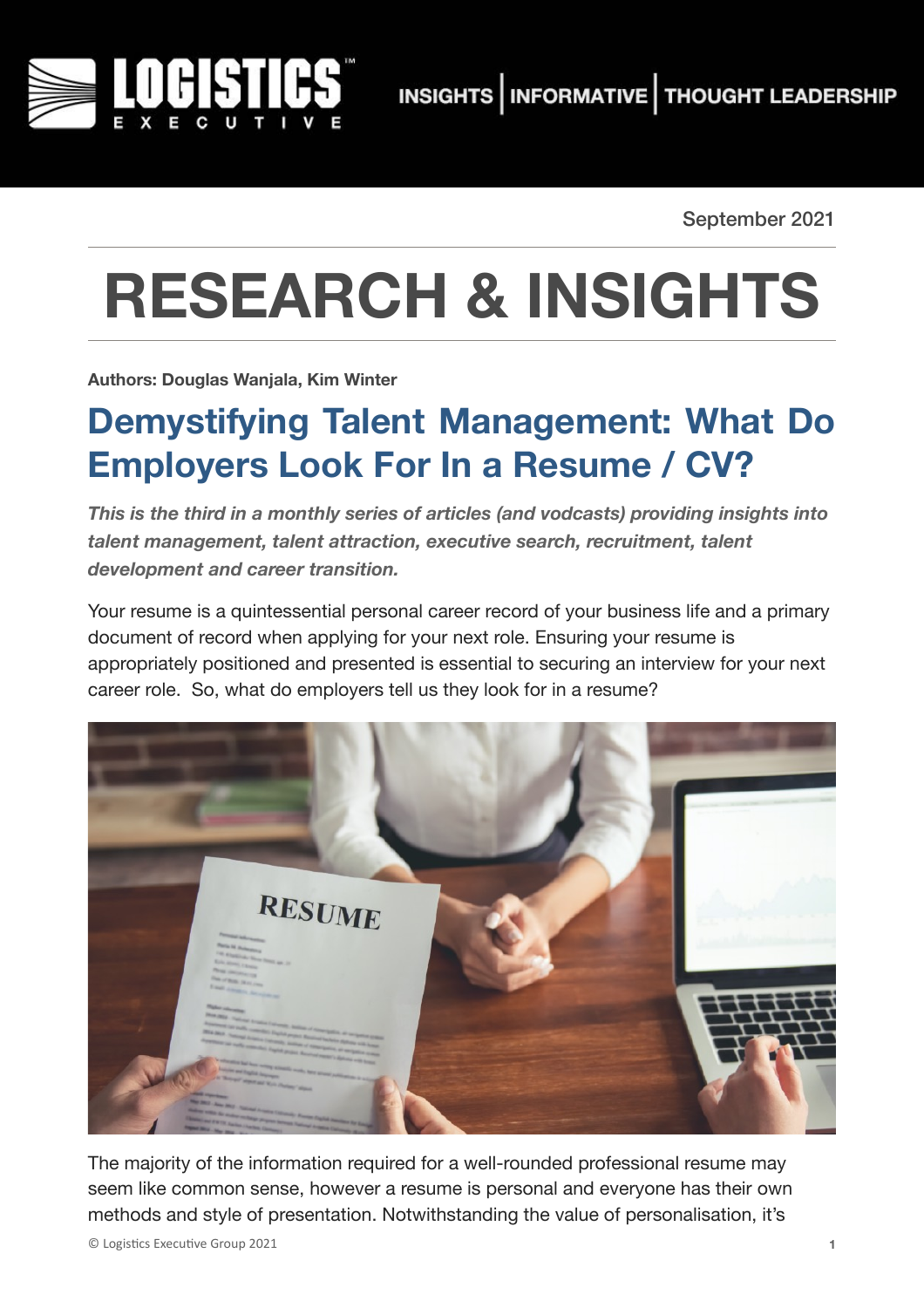important to ensure your resume is targeted to align with each specific role so that critical information the employer seeks is included, and less relevant information, which may not be as important, is left out.

A recent LinkedIn poll we conducted showed that the majority of employers prefer a resume document of no more than two or three pages, hence careful consideration needs to be given to prioritising information that you want to convey in relation to the specific role you are applying for.

One of the key considerations is an accurate summary of employment experience, clearly identifying in chronological order, with the most recent positions you have held along with the employing organization, and the dates by month and year, you were employed. It is vital to include the months to avoid any confusion around length of time in each role throughout a 12-month period.



From a formatting and layout perspective, the first page of the resume should contain as much relevant information as possible relating to most recent job or perhaps two. Resumes should utilize as much of the width of the page as possible without looking crammed, commencing information 1/3 across the page wastes valuable space.

A brief summary of employer organisations and the URL / website is essential and saves

time for the person reading the resume. We process several hundred job applicant resumes each week and find that less than 25% of these documents contain optimized, well aligned, sensible information in an easy-to read format.

A recent survey of our corporate customers indicated that their Human Resource Partners / Directors / Managers and Line Mangers favoured a brief summary of responsibilities and achievements in hot-point form for each role held. The inclusion of key achievements, KPIs, tasks and commercial outcomes is critical. Conversely, long, verbose, highly detailed, sentence form information tends to take up valuable space, lacks emphasis, can be harder to read and can be overlooked by the reader if they are skim reading for key words.

Employers tell us they are particularly interested in evidence of outstanding achievements, key indicators of high-performance outcomes from a business and personal perspective and insight into specific strengths that are related to the particular role you are applying for.

Photographs on resumes is a key issue. Photos are common and preferred in in some counties but absolutely against protocols in others. The variations tend to be reflective of cultural and social customs and laws regarding privacy and discrimination legislation.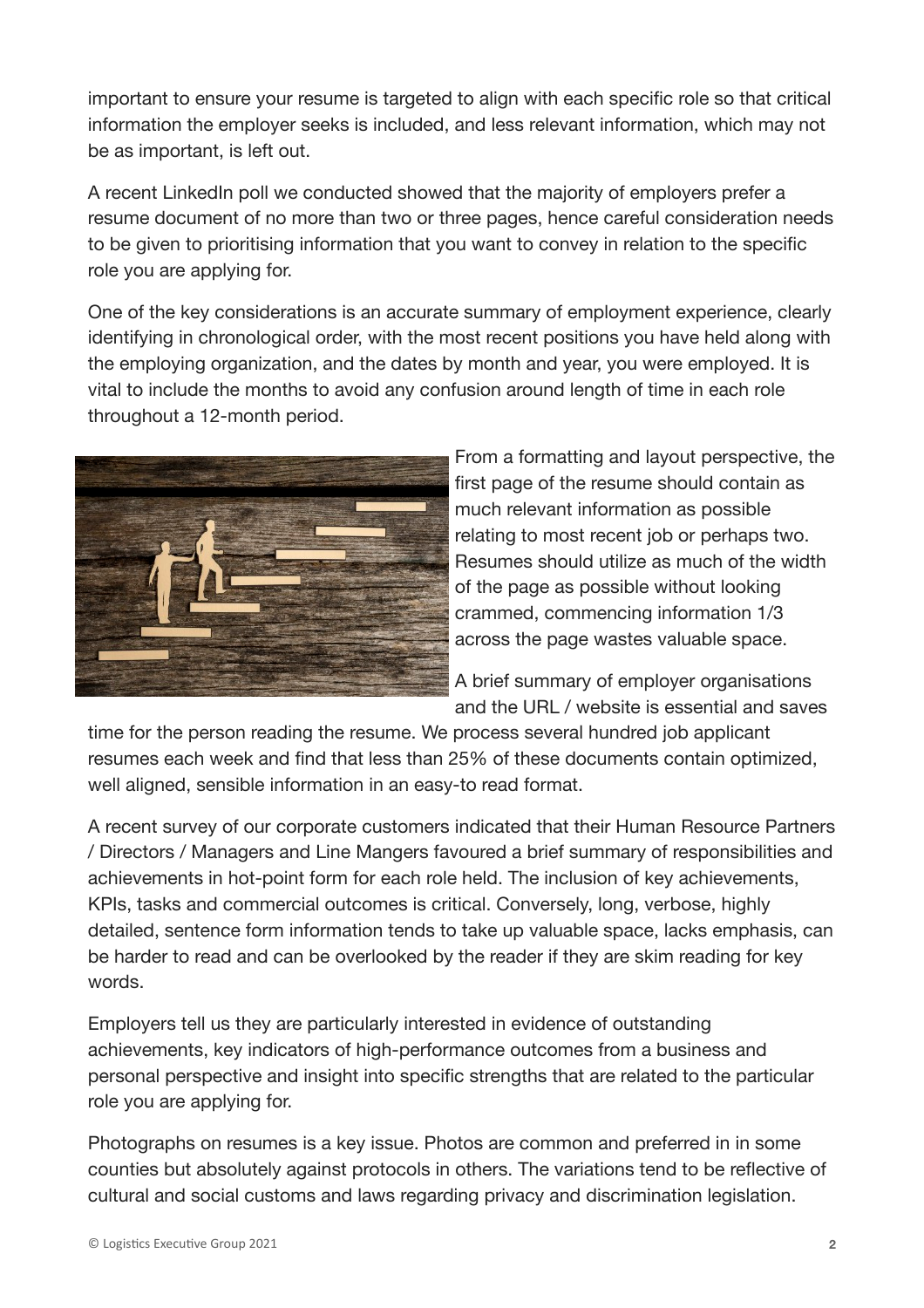Formal qualifications are important and should always be included, however, these should only be relevant to the role applied for, large volumes of unrelated qualifications and certifications can take up valuable space and diminish the focus on targeted information that should be included in the resume.



Employers indicate they are keen to see career progression so where you have been employed in the same organisation in various roles, highlighting aspects of progression is vital to overcome concerns of career stagnation and or lack of aspiration within a longterm tenure with one organisation.

A well-rounded resume should include a section on personal background, indicators of values, personality, and behavioural traits, these are valuable characteristics and important in highlighting the multi- dimensional nature of your background. Many organisations look for a history of activities such as volunteering, community service, team sport participation, player, coach, and affiliation with organisations that demonstrate balance and/or diversity.

Key words are important, with many employers utilizing resume digital screening technology, so including key words that are mentioned in the position description and that accurately and truthfully reflects alignment, should be encompassed in the resume.

Finally, a recent survey we conducted showed that over 60% of employers compare an emailed or hard copy resume to the applicant's online LinkedIn profile to check on details and ensure alignment between both records.

Online / LinkedIn profiles should be more condensed, our next article in this series will discuss online / LinkedIn profiles and explore the many ways of optimizing your online window to the world.